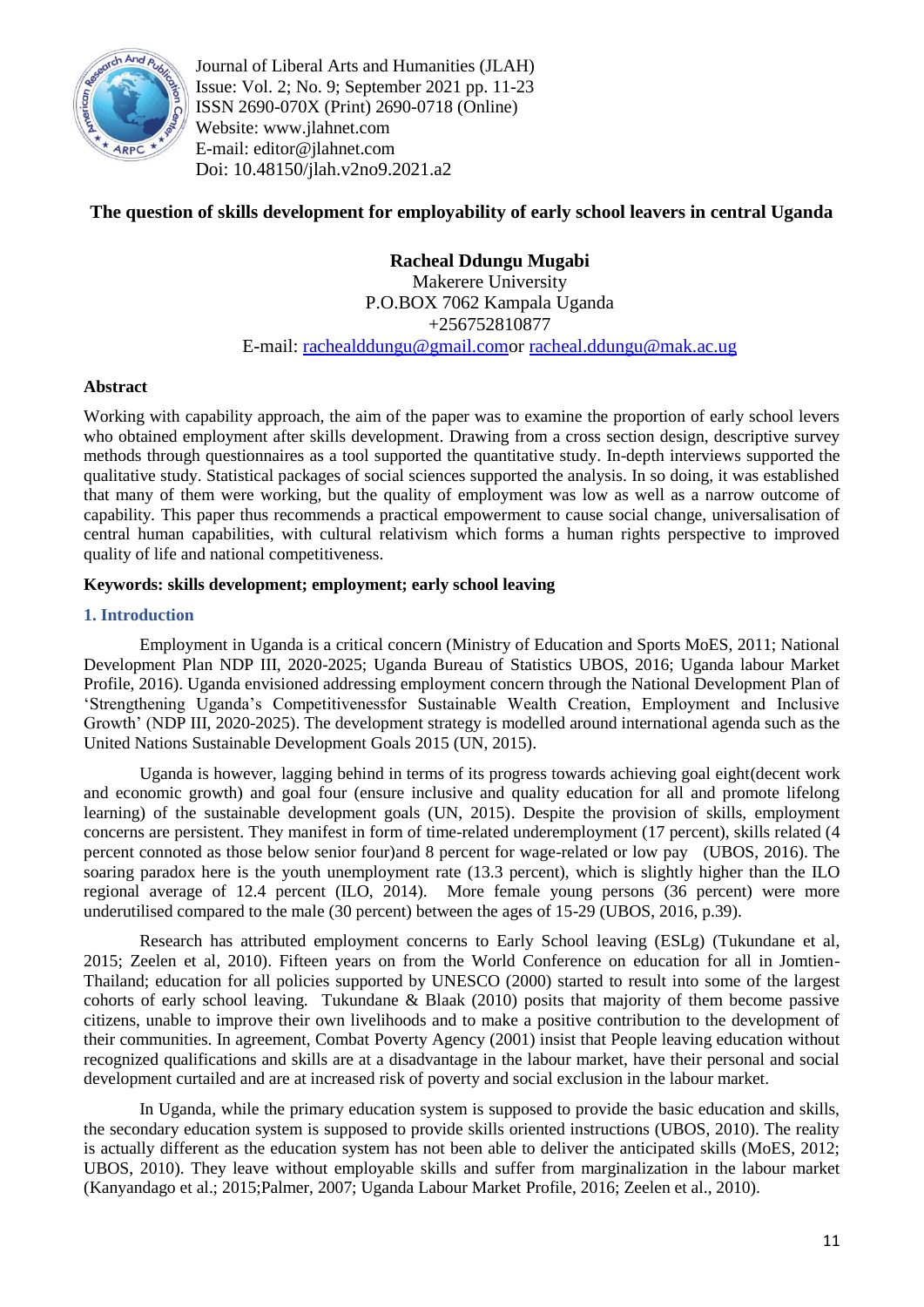Marginalisation of ESLg is rising yet, some of the Sub-Saharan governments cannot provide employment opportunities and income generating opportunities for its populations. The dilemma that most SSA countries have with following education for all policies is that there is "no possibility of offering employment for all' (King, 1996, p.1; Palmer, 2007, p. 21). Uganda Labour Market Profile (2016) thus recommend Business, Technical Vocational Education and Training (BTVET)skills development programmes (SDPs) to marginalize youth as a result of inadequate skills for employment.

This research acknowledges previous research concerning employment of Early School Leaving (ESLs) in Uganda, but rarely focusing on employment of ESLs who enrolled for SDPs in central Uganda. The research thus questions how many male and female ESLs enrolled on SDPs obtained employment.

Scholars since the 1960s and 1970s, started analysing training in skills development for employment from the human capital theory perspective (Becker, 1962; 1964; Todaro, 1985). Human capital theory proponents focus on the instrumental and economic importance of education or training for employability and economic growth (Hiekkila, 2008). Human capital theorists suggest that education or training raises the productivity of the labour force by imparting useful knowledge and skills, hence raising the labour force future income by increasing their lifetime earnings (Becker, 1964). However, this approach has been criticised for being "functionalistic" and "productivist" in nature (Fleischhauer, 2007; Livingstone, 1997; Sweet land, 1996). Consequently, Amartya Sen proposed the human capability approach which focuses on people's wellbeing and entitlements through a broader interpretation of development.

Nussbaum (1993) supplements capability approach by introducing the central human capabilities. Although her contribution seem to be polemic to Sen's, there seems to be similarities in terms of their core ideas of capability approach. Contradictions only occur in terms of arguments regarding capabilities, groundness of the theory and the concept of cultural relativism. These three major aspects in the Sen, and Nussbaum's capability approach therefore separate their views in implementing the approach. This brings out the debate between the wife [Nussbaum] and the husband [Sen].

Gasper (1997) criticised Sen's version of capability approach for not giving any particular capabilities that need to be owned by a person; but rather, only an optional framework of utility or commodity-focused welfare economics and moral philosophy.Nusbbaum insisted that every citizen should be guaranteed or promised a social minimum security whereby these capabilities are available to them as other human life infrastructures. She insists that, religious, labor and government institutions have a role to ensure that these threshold levels of capabilities are achieved.

Consequently Maboloc (2008) supported Nussbaum's version of capability approach because he felt that Nussbaum's argument on capabilities would be beneficial to everyone regardless of their gender, social status or any other variables. DeMartino (2011) was in agreement with Nussbaum's elaboration of capabilities based on neo-Aristotelian and Marxian perspective. He mentions that, capabilities have the ability to provide an intensive framework of what is a true human life and enabling citizens to receive a minimum secured life with important capabilities. Yet, Robeyns, (2003), on the other hand, argue that, Nussbaum's well-defined "central human capabilities" and the list implemented through constitutions reflect that her approach is universalistic.

#### **Theoretical considerations**

This paper transcends the neo-liberal approach of promoting a democratic liberalization to a broader, more humane interpretation of development. It introduces the individual's quality of life by responding to calls by leading human development theorist such as Sen, 1999, 2001, 2008, 2004; Nussbaum, 1993, 2011; and other scholars (See for example, Blaak et al., 2013; collier, 2007; Tukundane, 2015; Van der veen & preece, 2005; Youngman, 2000). Beyond human capabilities, the paper, engaged learners with a focus on the quality of life which helped to analyse desirable skills development outcomes which can exceed not only preparing for the labour market, but also for empowering ESLs which has not been done by previous researchers.

Drawing from Sen (2004) capability approach, emphasis of applicability to this paper is on capabilities, functioning's and agency of an individual. 'Capabilities are the opportunities or choices that one values. Functioning's are what one is able to do with the opportunities or the choices' at his/her disposal. Agency is a person's ability to pursue, and realize goals she/he values and has a reason to value (also in Robeyns, 2003, p. 100-103).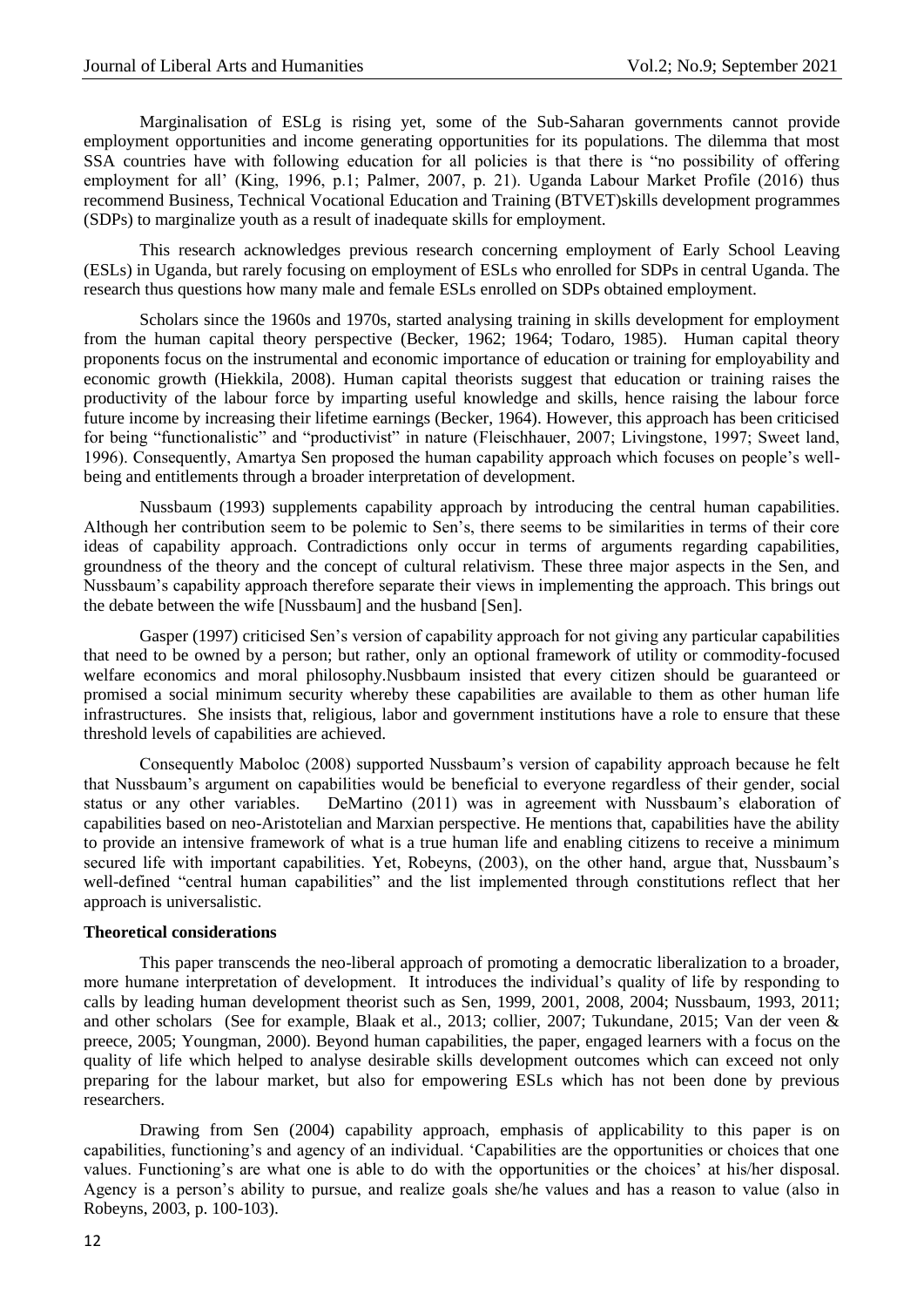Capabilities are not ends in themselves, but together with associated freedoms, they are means to develop people's well-being and quality of life (Sen, 2004). This implies that, development is not only implemented by governments and development agencies, but also individuals can become agents of development (Sen, 2001). In development activities '... people have to be seen ... as being actively involved… given the opportunity… in shaping their own destiny, and not just as passive recipients of the fruits of cunning development programmes' (Sen, 1999, p. 53). To Sen (2001) the value and/or worth of education, is in "reading, communicating, arguing, in being able to choose in a more informed way (p.294). We thus argue that, educators at that level would be challenged to become facilitators, empower learners through dialogues and critical thinking for the individual or collective national development. This emphasizes that educators play the role of facilitators which forms the basis of Freire's empowerment ideology.

As the world is constantly changing, education and training need to act in response to these changes within societies (Jarvis, 2006). Therefore, educators at this level should be challenged to act not only as facilitators, but also '...support learners to ... learn the subject and achieve their potential' (Jarvis, 2006, p. 25). This facilitation of knowledge moves education from the previous provision of ‗static knowledge to a dialogical relationship (Freire, 2005, p.72), where knowledge is co-created' (Jarvis, 2006, p. 99).

Nussbaum (2011) introduction of the central human capabilities to be legalized with in a cultural relative perspectives is important for human flourishing and human dignity as a human right for all. This implies becoming citizens with entitlement to demand for skills and make the government accountable for the provision of skills.

#### **Methods**

A cross-sectional design using a mixed method approach was employed to obtain an overall picture (Babbie, 1989, p. 89). A multi-level mixed method sampling technique was thus adopted with probability and purposive techniques used at different levels of research (Tashakkori & Teddlie, 2003a, p. 712).

At level 1: central Uganda and only government institutions were purposively selected for formal and non-formal skills programmes with information access and government funding. At level 2: stratified random sampling was used (Neuman, 2014; Tashakkori& Teddlie, 2003a; LeCompte & Preissle, 1993; Patton, 1990). With stratified sampling, the population was partitioned into non-overlapping groups called strata and a sample was selected using probability sampling within each stratum. The population was divided into subpopulations (strata) on the basis of supplementary information for each institution. In this research, the population was divided into two mutually exclusive categories depending on the type of skills (formal (level 1 and level 2) and non-formal). At level 3: when participants gathered in one room for the exercise, systematic random sampling (SRS) was employed to come up with the nth number (interval). That is total population of those in the room, divide by the sample size to determine the width of the interval. The first number of the first interval was selected (nth number), and the same order number would be selected from each subsequent interval. In some institutions, when the numbers were low compared to the sample, snow ball would be employed where one alumnus would lead us to another. The number of participants who received skills and graduated was obtained from the released results book of MoES & Directorate of Industrial Training (2016), verified and cross-checked at the institutions that offer skills development programmes.

Data sources were mainly primary and secondary. Primary data was collected directly from the six selected government institutions. Secondary data information was to: i) determine the institutes that offer SDPs and the kind of skills offered by the institutes; ii) to understand the ESLs that received skills for the population sample to be studied. Suitability of the data in the documents was analysed by scrutinizing the years of examination, government institutions, number of participants in the course and the type of SDPs offered.Table 1 shows the breakdown of quantitative sample size.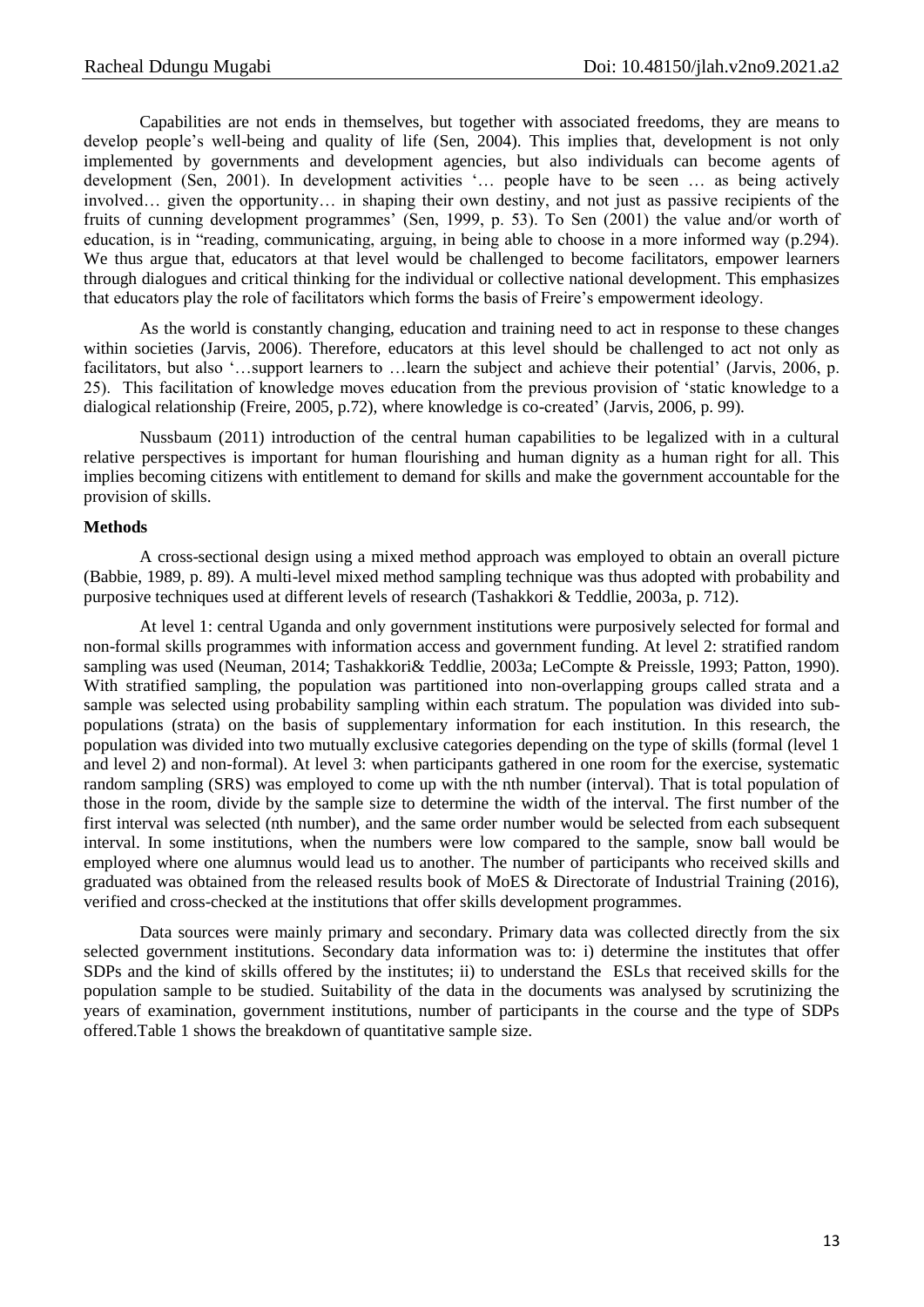| <b>Institutions</b>  | <b>Formal</b>                |           |    |    |                   |                |              | <b>Non-formal</b> |                |     |     |    |
|----------------------|------------------------------|-----------|----|----|-------------------|----------------|--------------|-------------------|----------------|-----|-----|----|
|                      | <b>Level</b><br>$\mathbf{1}$ | (n)       | M  | F  | <b>Level</b><br>2 | (n)            | $\mathbf{M}$ | F                 | Non-<br>formal | (n) | M   | F  |
| <b>Institution 1</b> | 06                           | 02        |    |    | 0 <sub>5</sub>    | 02             |              |                   | 36             | 14  |     |    |
| Secondary            |                              |           | 01 |    |                   |                | 01           | 01                |                |     | 11  |    |
| Services             |                              |           |    | 01 |                   |                |              |                   |                |     |     | 03 |
| <b>Institution 2</b> | 28                           | 11        |    |    | 12                | 0 <sub>5</sub> |              |                   | 24             | 09  |     |    |
| Secondary            |                              |           | 03 | 05 |                   |                | 02           |                   |                |     | 04  | 01 |
| Services             |                              |           | 02 | 01 |                   |                |              | 03                |                |     |     | 04 |
| <b>Institution 3</b> | 18                           | 07        |    |    | 06                | 02             |              |                   | 99             | 38  |     |    |
| Secondary            |                              |           | 07 |    |                   |                | 02           |                   |                |     | 22  | 11 |
| Services             |                              |           |    |    |                   |                |              |                   |                |     |     | 05 |
| <b>Institution 4</b> | 16                           | 06        |    |    | 20                | 08             |              |                   | 73             | 28  |     |    |
| Secondary            |                              |           | 02 | 01 |                   |                | 04           | 03                |                |     | 12  | 08 |
| Services             |                              |           | 01 | 02 |                   |                | 01           |                   |                |     |     | 08 |
| <b>Institution 5</b> | $\boldsymbol{00}$            | $\bf{00}$ |    |    | 187               | 71             |              |                   | 72             | 27  |     |    |
| Secondary            |                              |           |    |    |                   |                | 61           | 10                |                |     | 19  | 08 |
| <b>Institution 6</b> | 12                           | 05        |    |    | 00                |                |              |                   | 42             | 16  |     |    |
| Secondary            |                              |           | 02 | 01 |                   |                |              |                   |                |     | 02  | 01 |
| Services             |                              |           |    | 02 |                   |                |              |                   |                |     |     |    |
| Primary              |                              |           |    |    |                   |                |              |                   |                |     | 09  | 04 |
| Sub-total            | 80                           | 31        | 18 | 13 | 230               | 88             | 71           | 17                | 346            | 132 | 79  | 53 |
| Population(N)        | 656                          |           |    |    |                   |                |              |                   |                |     |     |    |
| Sub-sample           | 119                          |           |    |    |                   |                |              |                   |                |     | 132 |    |
| Sample (n)           | 251                          |           |    |    |                   |                |              |                   |                |     |     |    |

Table 1. Quantitative Sample Size for the Research

A descriptive survey questionnaire was administered to a sample of 251 SDPs graduates from the 6 government institutes. (10 male and 10 female were also interviewed to understand certain occurrences). The rationale and choice of usage of a "descriptive survey" is because it generalized findings in relation to frequency of particular attributes (Oppenheim, 1992, p.21). A descriptive survey also responded to the question of 'how many?'(Oppenheim, 1992, p.31) revealing what proportion of ESLs enrolled in SDPs obtained employment. Contacts of the SDPs graduates were obtained through; Mobile phone contacts, tutors, and snow ball. A descriptive survey was appropriate where we needed to scan a wide field of issues in order to measure or describe any generalized features (Cohen *et al.,* 2000; Mwingi, 2008).

Data analysis was descriptive in nature. The reason was to provide general characteristics of the participants and to obtain answers to the research question of 'how many' were employed. In this research: for categorical variables; descriptive statistics (frequencies and percentages) were used to describe and summarize the data. SPSS software aided the data analysis. Descriptive statistics provided simple summaries of the characteristics of the sample such as measures of central tendency, dispersion and variability (Smiley, 2011). However, they have a limitation of not showing the relationship among the variables and the influence that each variable may have on the response.

Analysis was done in relation to the total number of ESLs who enrolled in skills development programmes of cohort 2014. The reason for 2014 was because this was the available data/ or results released by MoES &DIT at the time of data collection for PhD thesis (August, 2018). Again, it would give the participants' ample time to actually determine who was successful in finding employment and who was not successful after almost two and half years. This enabled us to make a generalized conclusion as regards to whether skills development programmes can help the ESLs to find employment.

Data quality control involved ensuring that the research was valid and reliable. Validity was ensured by making accurate interpretations from the test scores (Burke & Larry, 2004). The questionnaires were designed in such a way that they were measuring what they were set out to do (Kumar, 2005, p.159). This was through making a logic link between the objective of the research and the questions used in the instrument. Reliability on the other hand ensured the extent to which the instrument was without bias and therefore ensured consistent measurement across time and across the various items suggesting that the finding would be consistently the same if the research was done over again (Amin, 2005).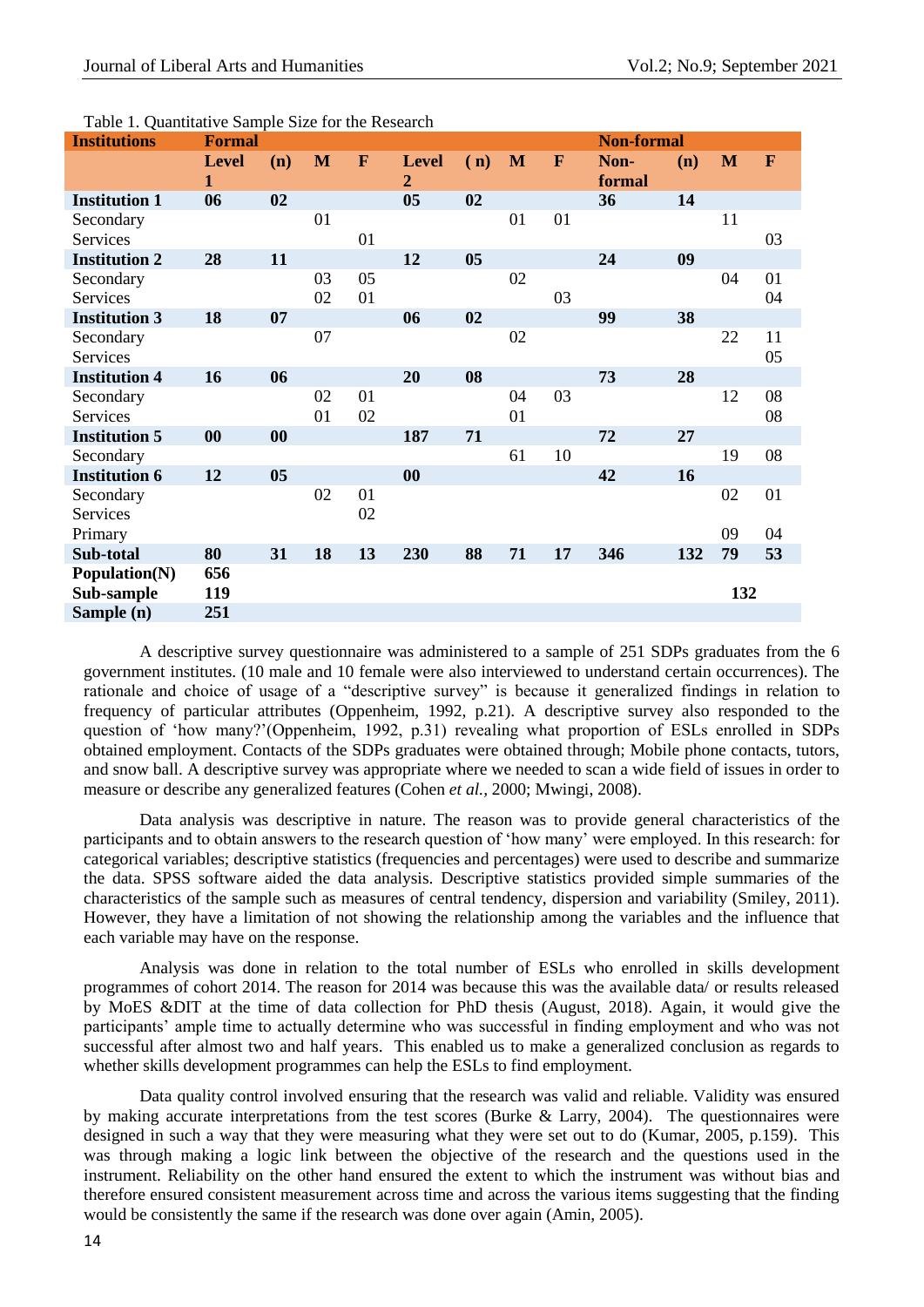# **Findings**

This chapter reports results obtained during a descriptive survey conducted on SDPs graduates. The aim was to determine how many ESLs enrolled in SDPs obtained employment. Research data by means of questionnaires was collected from 251 SDPs graduates of formal and non-formal SDPs which represents (100 percent response of the target population). Names used in this paper are pseudonyms.

|                          |                     | Gender         |         |                |         |  |  |  |
|--------------------------|---------------------|----------------|---------|----------------|---------|--|--|--|
|                          | Male                |                | Female  |                |         |  |  |  |
|                          |                     | Freq           | Percent | Freq           | Percent |  |  |  |
| Age                      | 18-20               | 29             | 17.9    | 14             | 15.7    |  |  |  |
|                          | 21-23               | 36             | 22.2    | 28             | 31.5    |  |  |  |
|                          | $24 - 26$           | 41             | 25.3    | 20             | 22.5    |  |  |  |
|                          | 27-30               | 56             | 34.6    | 27             | 30.3    |  |  |  |
| Marital status           | Single              | 111            | 68.5    | 52             | 58.4    |  |  |  |
|                          | Married             | 51             | 31.5    | 35             | 39.3    |  |  |  |
|                          | Widowed/widowe<br>r |                |         | $\overline{2}$ | 2.2     |  |  |  |
| Location                 | Rural               | 97             | 59.9    | 68             | 76.4    |  |  |  |
|                          | Urban               | 65             | 40.1    | 21             | 23.6    |  |  |  |
| Highest<br>level<br>of   | Incomplete          | $\overline{4}$ | 2.5     | $\overline{2}$ | 2.2     |  |  |  |
| education<br>before      | primary             |                |         |                |         |  |  |  |
| skills<br>pursuing       | Primary seven       | 48             | 29.6    | 36             | 40.4    |  |  |  |
| development<br>programme | O' level            | 110            | 67.9    | 51             | 57.3    |  |  |  |
| Skills programme         | Formal              | 81             | 51.3    | 37             | 41.6    |  |  |  |
|                          | Non formal          | 77             | 48.7    | 52             | 58.4    |  |  |  |
| Who paid for your skills | Parent/guardian     | 101            | 62.3    | 45             | 50.6    |  |  |  |
| development              | Government          | 50             | 30.9    | 36             | 40.4    |  |  |  |
| programme?               | Self                | 9              | 5.6     |                |         |  |  |  |
|                          | Spouse              | $\overline{2}$ | 1.2     | 8              | 9.0     |  |  |  |
| Which sector did you     | Primary             | 10             | 6.2     | 8              | 9.0     |  |  |  |
| acquire skills in?       | Secondary           | 144            | 88.9    | 56             | 62.9    |  |  |  |
|                          | Services            | 8              | 4.9     | 25             | 28.1    |  |  |  |

Table 2: Demographic characteristics of SDPs Graduates

Access and participation of young people in formal education system in table 2; shows that a high number of young people are not fully benefitting. The research revealed that more male (68 percent) than female (57percent) completed senior four level of those who were involved in the questionnaire exercise. This meant that, all ESLs who enrolled for SDPs had inadequate skills to perform in the labour market given their level of education by UBOS (2016) definition. In contrast, more female than male dropped out of formal education after completing the primary school level, despite the government introduction of Universal Primary Education (UPE) 1997and Universal SecondaryEducation (USE) 2007 (MoES, 2014). Despite the government effort to deconstruct the gender subordinate position of women for not demanding education where poverty and economic pressures on households are increasing (Bennel, 1999): it is often but not said as always that; with limited household resources, it is unlikely that female members will be accorded high priority compared to male members (Kabeer, 1997).

Government efforts to provide universal education does not rule out the fact that the poor, especially female from rural families would be denied access in formal education because of fees attached (MoES, 2005; UBOS, 2016; UNESCO, 2012, 2013). Betty (F/21) explained that *I dropped out of school because I did not have scholastic materials such as books, and uniform* (rural Kyotera, 5/9/2017). The implication is that, lowering the costs or no costs attached where government does not provide scholastic materials would increase both female enrolment and retention in formal education and SDPs.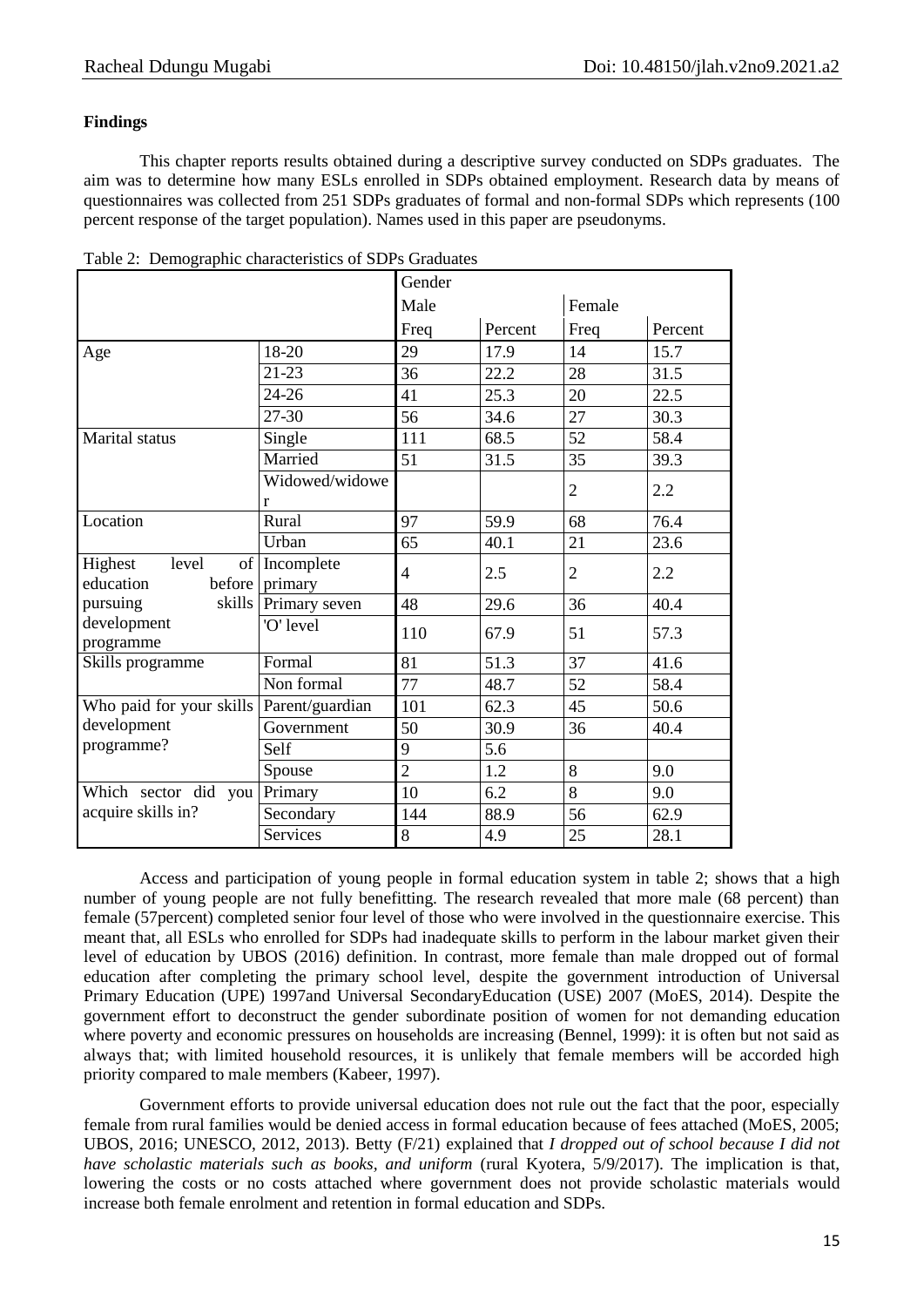No costs attached reveals a higher level of female enrolment in non-formal (6.4 percent) in comparison to formal SDPs (table 2). A higher female enrolments (9.7 percent) gap in comparison to male in non-formal SDPs was also realized. This explains why more female (40 percent) than male (31 percent) were supported by the government in non-formal SDPs. In contrast, the reverse is true for formal SDPs with a (9.7 percent) gender gap because of fees attached. The field of studies and choices are diverse between genders. Regarding specialised fields, there were more specialization in secondary sector than other sectors but with notable gender disparities. More male were in secondary than female while more female were in services, than male, yet agriculture provided a balanced number of participants.

Statistics on marital status show that almost more than half of the young people were single (58 percent). There was a greater proportion of male (69 percent) than female (58percent) who were single. This could be attributed to young girls in rural areas were majority of them (76 percent) marry off at an early age compared to boys. That is why more female (8 percent gender gap) than male were married, yet 2.2 percent of female were widows. When we asked from interviews why female from rural areas marry early, Moses (M/22) answered that; *…because of culture, a girl at age 18, who is not in school, is as good as a marriage material for bride price, yet for boys, it is work* (Masaka, 7/9/2017). From this argument, this meant that, gender intersect with different axes of differentiation to create a cocktail of financial inequalities between girls and boys (UNDP, 1989). While this finding in line with literature tend to incline that girls are in reproductive work and boys in productive work creating a cycle of poverty for women, this research indicate that, even boys are concerned with reproductive work. Robert narrated his story that; *at age 20, any rural young man who is not in school should be married…he does most of the domestic work since he is not yet working and married to a much older woman because she provided a home* (M/24,Wakiso, 12/10/2017). The implication is that, even boys/men financial situation is not any better than girls/women if one is not in productive work. This points to a shift in policy thinking and design for both male and female employment after SDPs. After the demographics, we posed a question aimed at determining the proportion of male and female ESLs enrolled in SDPs who obtained employment (table 3).

|                                                                                                       |                            | Skills programme |                 |          |      |  |  |  |
|-------------------------------------------------------------------------------------------------------|----------------------------|------------------|-----------------|----------|------|--|--|--|
|                                                                                                       | Male $(n=114)$             |                  | Female $(n=68)$ |          |      |  |  |  |
|                                                                                                       |                            | Non              |                 | Non      |      |  |  |  |
|                                                                                                       |                            | formal           | Formal          | formal   |      |  |  |  |
|                                                                                                       | Formal                     | $(n=59)$         | $(n=32)$        | $(n=36)$ |      |  |  |  |
|                                                                                                       | $(n=55)$ percent   percent |                  | percent         | percent  |      |  |  |  |
| Sector employed in                                                                                    | Primary                    | 45.5             | 49.2            | 25.0     | 30.6 |  |  |  |
|                                                                                                       | Secondary                  | 32.7             | 39.0            | 34.4     | 22.2 |  |  |  |
|                                                                                                       | <b>Services</b>            | 21.8             | 11.9            | 40.6     | 47.2 |  |  |  |
| Location<br>of<br>your                                                                                | Rural                      | 32.7             | 55.9            | 43.8     | 58.3 |  |  |  |
| employment                                                                                            | Urban                      | 67.3             | 44.1            | 56.3     | 41.7 |  |  |  |
| How long did it take you   Months                                                                     |                            | 51.9             | 62.1            | 62.5     | 47.2 |  |  |  |
| to get employed?                                                                                      | Years                      | 48.1             | 37.9            | 37.5     | 52.8 |  |  |  |
| Would you say                                                                                         | you Salaried               | 72.7             | 77.6            | 75.0     | 75.0 |  |  |  |
| aresalaried worker,<br>self-employed or both                                                          | Self-employed              | 27.3             | 22.4            | 25.0     | 25.0 |  |  |  |
| If self-employed, what $\lfloor$ Loan<br>was the main source of Sacco/micro<br>your start-up capital? | from<br>credit             | 40.0             | 50.0            | 25.0     | 50.0 |  |  |  |
|                                                                                                       | Informal setting           | 6.7              | 16.7            |          | 10.0 |  |  |  |
|                                                                                                       | Spouse                     | 6.7              | 8.3             | 50.0     | 30.0 |  |  |  |
|                                                                                                       | Parent                     | 46.7             | 8.3             | 25.0     | 10.0 |  |  |  |
|                                                                                                       | Others                     |                  | 16.7            |          |      |  |  |  |
| <b>Is</b><br>your                                                                                     | current Full time          | 80.0             | 82.5            | 83.9     | 69.4 |  |  |  |
| employment full time or Part time<br>part time?                                                       |                            | 20.0             | 17.5            | 16.1     | 30.6 |  |  |  |

### **Table 3: Employment for Skills Development Programmes Graduates**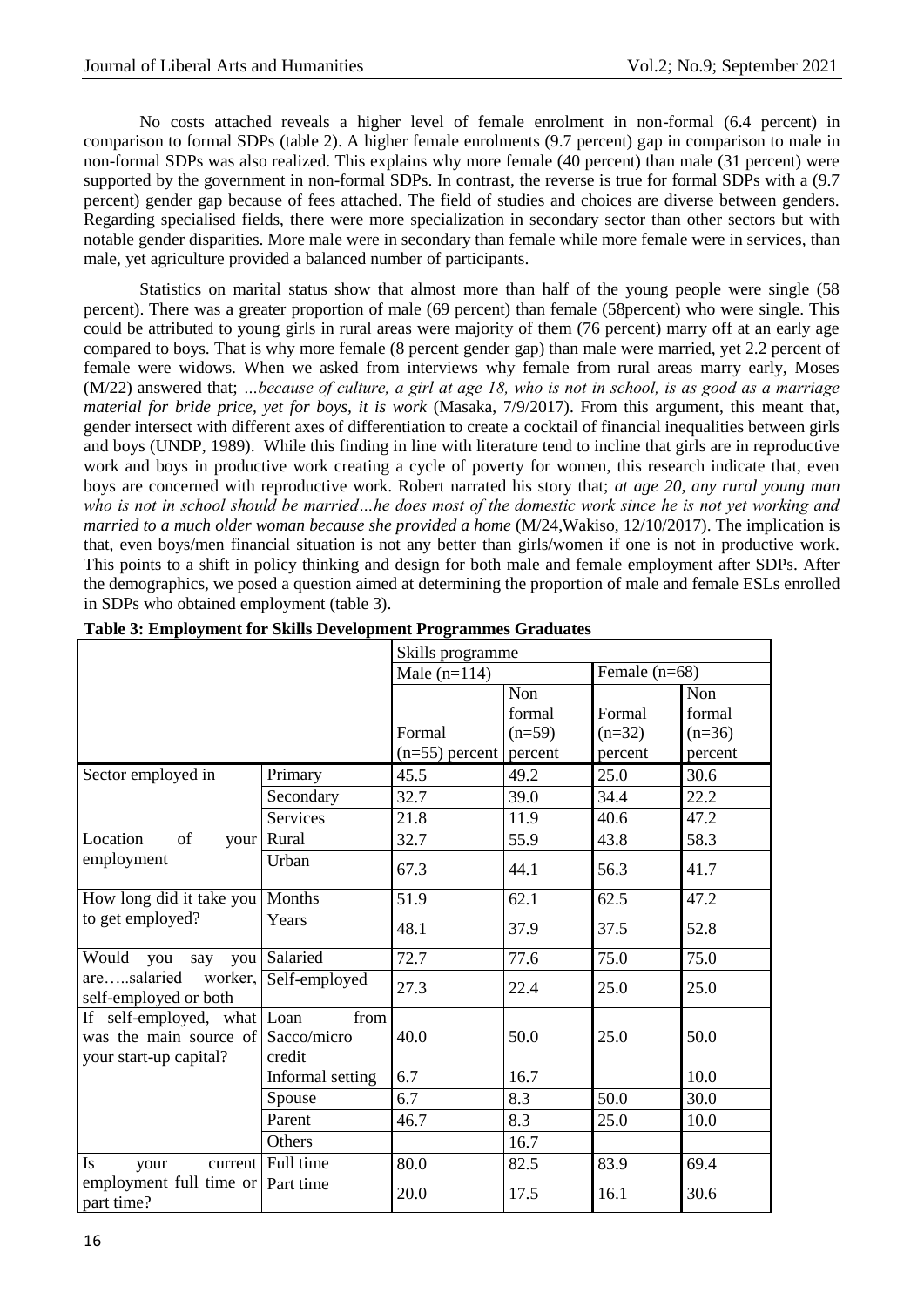| How<br>much<br>are<br>you<br>getting paid per day?                            | 1.90<br><b>Below</b><br>dollars a day | 45.5 | 53.4 | 28.1 | 52.8 |
|-------------------------------------------------------------------------------|---------------------------------------|------|------|------|------|
|                                                                               | 1.90<br>Above<br>dollars a day        | 54.5 | 46.6 | 71.9 | 47.2 |
| satisfied with<br>Are you                                                     | Satisfied                             | 20.0 | 15.5 | 12.5 | 25.0 |
| your<br>employment?                                                           | current   Not satisfied               | 80.0 | 84.5 | 87.5 | 75.0 |
| <b>Is</b><br>current  <br>your                                                | Yes                                   | 36.4 | 53.4 | 71.9 | 55.6 |
| employment in line with $\vert$ No<br>the skills development<br>you received? |                                       | 63.6 | 46.6 | 28.1 | 44.4 |

Drawing from table 3: majority (72.5 percent) of SDPs graduates found employment with male constituting the largest share (63 percent) while (37 percent) of their female counterparts were able to find employment. However, the quality of employment was low for most of them which can result into the majority of SDPs graduates and the country failing to make the most out of their economic potential.

Regarding sector level distribution of SDPs graduates in employment, I established that primary sector sometimes dubbed as agriculture accounted for the greatest share of employment (38 percent). The share of female employed in this sector was low (28 percent) compared to male (47.4 percent). It is noteworthy that, those who would not find employment in the skills sector developed, for some reason ended up finding employment in agriculture. Jonah (M/27) who studied secondary sector related skills employed in agriculture mentioned that; *you do not necessarily need skills to take care of animals as long as you have a 'doctor' [veterinary] on call for the farm…you only need to use experience from parents* ( Kyotera, 8/9/2017). This explains why agriculture first of all takes up the largest share of employment because even when you have no skills in it, you can still work. Relatedly, Andrew (M/25) echoed to us that; *In the event of no social protection for young people, subsistence farming especially in rural areas become an option for survival*  (Mpigi, 13/10/2017).

This explains why more male SDPs graduates who were not employed at the time of the survey had some sort of gardens for livelihood. When I added subsistence agriculture (24 percent, and 24 percent) in both formal and non-formal, it was noticed that, agriculture took the lion's share of employment in central Uganda. The sector with the second highest employment was secondary sector with more male in non-formal than those in formal programmes (6 percent) gap. There were more male (40 percent) than female (28 percent) employed in secondary sector. Services sector with the least male employment (17 percent) took the greatest share of female employment (44 percent). Others accounted for 1.3 percent in formal, and 2.4 percent in nonformal. Upscaling of secondary and services sector in central Uganda has amounted to increased employment up from 8 percent secondary and 32 percent services in 2015 in the entire country (UBOS, 2016).

Since the main purpose of the SDPs is to provide employable skills for the labour market (MoES, 2011; UNESCO, 2012), a bigger number of those who found employment suggests that, SDPs to some extent have been able to achieve the national target. There are however, so many reasons why one finds employment or not. The biggest challenge as mentioned by Nakamatte (F/26) of SDPs graduates was *lack of start- up capital especially when you have no collateral to get loans from micro-finances or commercial banks* (Kampala, 16/10/2017). For example, those who did not find employment, but had collateral opted for loans from Sacco's (45 percent male and 38 percent female). Sacco's or micro-finance thus formed the biggest share of start- up capital for self-employment.

Nakamatte (F/26), a graduate from SDPs synthesized her way to self-employment that;

I did not complete secondary education, started working as a house girl, but latter because of the government programme of non-formal SDPs, I went for hair dressing course of 3 months. After that, I worked in a saloon but payment was very low. My employer suggested that, I still had to learn more skills in hair plaiting and weaving so I was paid less than other workers. After sometime, I realized that I had mastered the skills. I got a loan from a Sacco and started my own saloon in town(Kampala, 16/10/2017).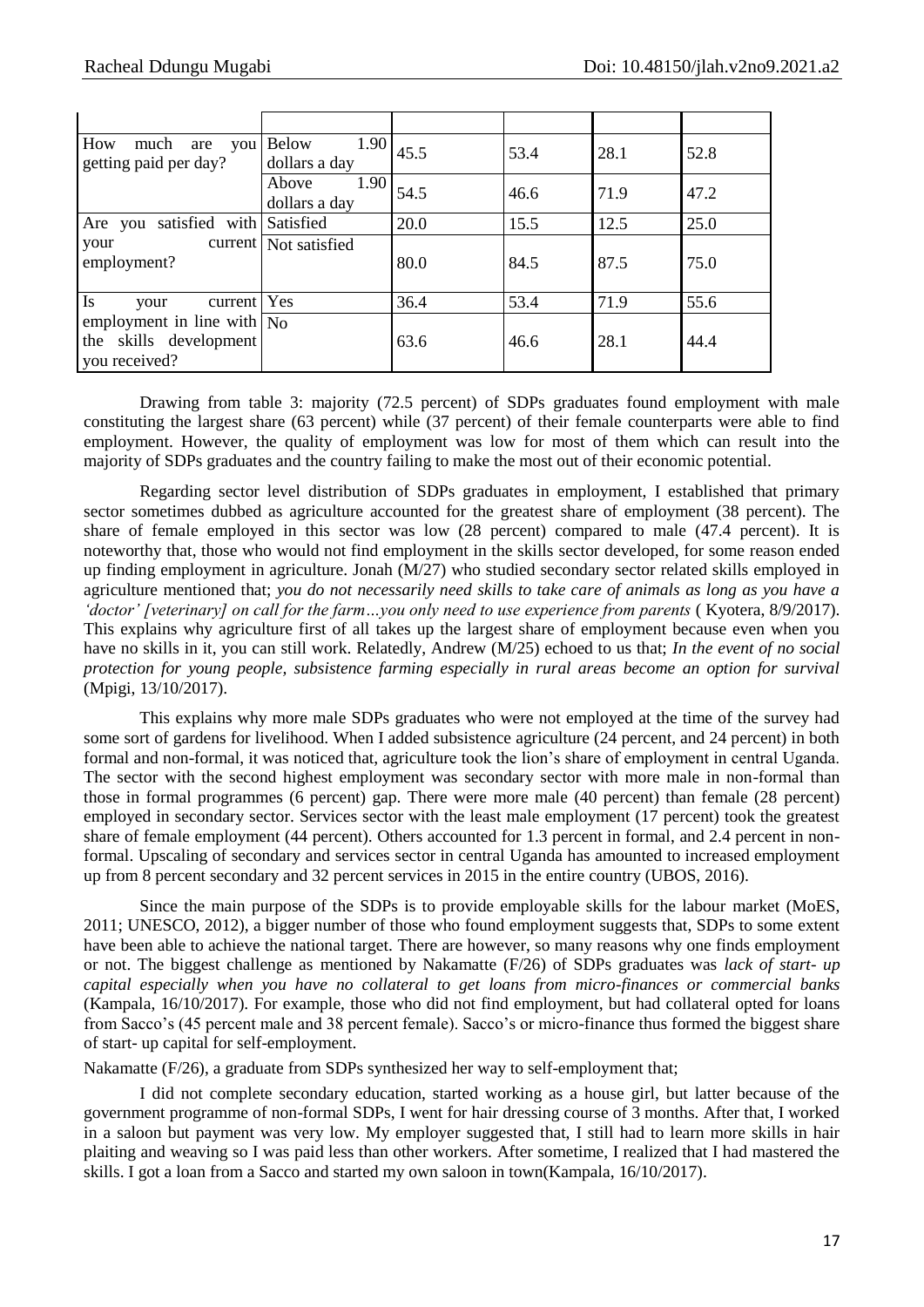Noah (M/26), a graduate from SDPs also narrated that;

I completed senior four, then worked in a night club as a guard for four years…I saved some money and sponsored myself in a formal SDP of catering. After SDP, I went back to the night club as a chef this time during the day, but also opened up a road side chapatti store in the night in Mengo market. I saved some money for some time, put it together, and added some money from a microfinance using my mother's land title and I opened up my own restaurant (Kampala, 17/10/2017).

What is clear for both the narratives is that, as long as you leave school early, you will have to find yourself in informal sector, yet income is inadequate and such employment is insecure (UBOS, 2012; UNESCO,2012, Tukundane et al., 2015; Zeelen et al.,2010). What is worrying however, is the continued work in informal sector after SDPs. From those two narratives, what is important for these SDPs is to have start-up capital to begin your own enterprise. However, without collateral for one to access a loan from a microfinance, the dream of owning business is far- fetched.

The social economic background forged a way out for start-up capital of some workers in formal skills related programmes. For example; parents (28 percent for male and 18 percent for female). Spouses (40 percent) for female and 8 percent for male. Voices such as the one of Gorret (F/26) Mpigi, 17/9/2017 that; *my man paid my fees and latter started a business for me as start-up capital were very common among the* female participants. It is also interesting to note that, some male were supported by the spouses especially for non-formal employment. Nicholas (M/27) explained that; *My 'baby' paid my 3 months course to acquire knowledge in computer skills so that I can manage the accounts of her business* (Kampala, 20/10/2017). This depicted the unsaid management of finances, and working together for the development of 'themselves' and the household.

As much as some of the SDPs graduates are self-employed, the status of employment showed that nearly three quarters of employment among the SDPs graduates are salaried workers, with an equal proportion (75 percent) of male and female in employment. Most of those in salaried work felt that they were in low quality employment manifesting in form of labour underutilization.

Labour underutilization was experienced at three levels: i) labour slack (including those unemployed, time related under employment; ii) skills related; and iii) wage related inadequate employment. Time-related under employment is where the actual hours worked, is insufficient in relation to an alternative employment situation in which the person is willing to work and available to engage  $(16<sup>th</sup>$  international conference of labour statisticians, 1998).

Unemployed labour was about 27.5 percent. As much as agriculture took the greatest share of employment, it also took the greatest share of labour underutilization. This was experienced especially with subsistence agriculture (24 percent). Time related under employment was 18 percent formal and 24 percent non-formal. Although high, this indicator only measured problems related to insufficient volume of work, but does not capture the problems related to the type of work one actually performs. Skills related labour underutilization was obtained from interview responses. Voices such as *I studied catering but now, am a waitress* (Joan, F/21, Mpigi, 29/9/2017)*; I am a carpenter but now a receptionist because of limited skills to perform* (Mukisa, M/30, Wakiso, 10/10/2017). This gave an insight that, as much as the findings indicate that more SDPs are employed, there is a lot of skills labour underutilization. As noted in demographics, it is clear that, at the time of enrolment at SDPs, they were all in skills related underutilization given the UBOS (2016) definition. Wage related inadequate employment was 37 percent formal, and 53 percent non-formal. It was clear that, a less gender gap margin (0.6 percent) of female are less paid in contrast to their male counterparts of non-formal wage employment. A significant gender gap margin (18 percent) more female are less paid in comparison to their male counterparts in formal employment. One simple reason as to why this happens was given to us by Nalumansi (F/25), a graduate of SDPs who echoed that; *we do not have adequate skills for modern machines…no formal contracts and very minimal bargaining power for pay…if you ask for a contract, they will hire someone else who does not need it* (Kampala, 23/10/2017).

Relatedly, the BTVET Commissioner had this to say; *SDPs graduates have no standardized salary and so their payment in a negotiation between the employer and the employee* (Kampala, 13/11/2017).

Most of the labour underutilization was in rural areas were employment is related to vulnerable employment. Vulnerable employment is characterised by inadequate earnings, low productivity and difficult condition of work that undermine workers fundamental rights (UBOS, 2016).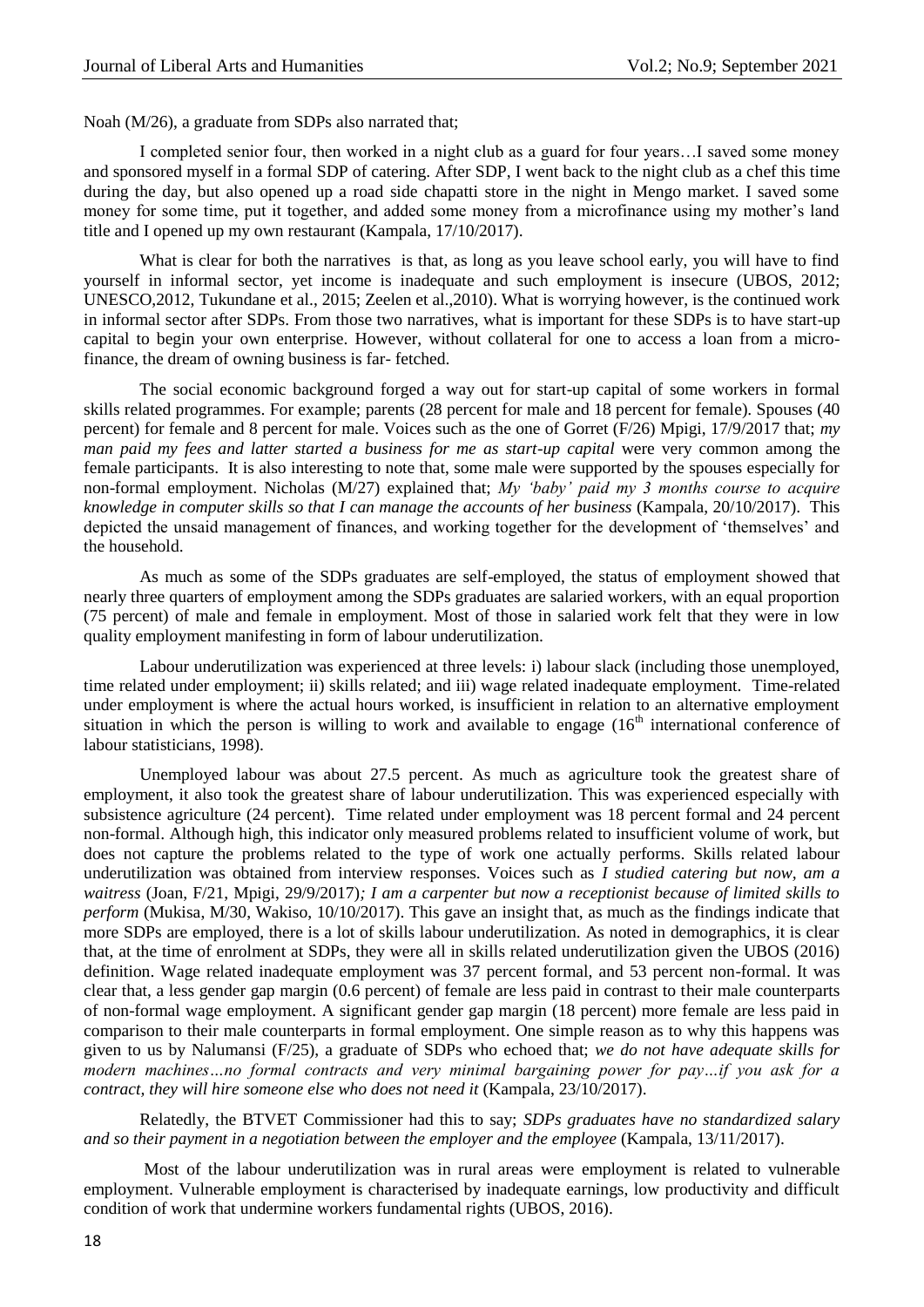This is explained by more non-formal programmes skills related (53.4 percent male, and 52.8 percent female) being poorly paid below \$ 1.90 a day compared to formal programmes related skills (45.5 percent male and 28.1 percent female). On the other hand however, investing in SDPs with more time duration of 3 years and above in formal programmes to master more skills bring a clear pay off in terms of higher wage potential in comparison to non-formal programmes with an average of three months. That is why more male (55 percent) and female (72 percent) in formal programmes are paid above the world bank poverty line (2.50 dollars a day) compared to those in non-formal programmes.

Despite (the 18 percent) satisfaction of SDPs graduates about their employment, majority (82 percent) claim dissatisfaction of their current employment. More male (82.3 percent) than female (81.3 percent) were less satisfied with their jobs. Reasons for dissatisfaction from interviews were largely labor underutilization manifesting in form of time related underemployment, wage related inadequate employment, low pay especially in non-formal, skills related, insecure work and precarious conditions especially in the nights for those in hotels, night clubs, stone quarries factories, agriculture sector-horticulture firms, animal firms and no formal contracts attached for most of the employees which violates their human rights.

#### **Discussions and Concluding Thoughts**

From the theoretical considerations, a broad interpretation of development emerges, which points to a narrow outcome of skills development beyond human capital. While education is considered as a means to development (UNESCO, 2012); a focus on formal education system, does not seem to have desired outcomes. In sub-Saharan Africa, many children are excluded from quality education and Uganda is no exceptional (Blaak et al., 2013). Despite the striking levels of enrolment, completion rates remain low and many leave without skills for employment (Al-Samerrai & Benell, 2003; Lewin, 2009; Majgaard & Mingat, 2012; MoES, 2012a ; Palmer, 2007; Tukundane et al., 2015; Zeelen et al.,2010). Consequently, marginalisation is experienced at both formal education and the labour market. In such a dilemma, Uganda offers alternative SDPs in both formal and non-formal SDPs. Despite the present labour underutilization of formal and nonformal SDPs education in Uganda, the two cases described in this research illustrate the great potential of SDPs contributing to magnalised youth's life.

The vast majority of the SDPs graduates were employed. Findings in central Uganda revealed nearly three quarters (72.5 percent) of the SDPs graduates working compared to (85 percent) of SDPs in 2015 who were working in entire Uganda (UBOS, 2016). The findings reinforce the assertion by (Blaak et al., 2013; Tukundane et al., 2015) that SDPs can increase the chances of entering into the labour market and livelihood opportunities. Moreover, the main purpose of the SDPs is to provide skills for employment (BTVET, 2012; MoES, 2011; UNESCO, 2012, Middleton, 1991). The anticipation by BTVET strategic plan and/ or policy (2012), that those who go through SDPs would find employment or self -employment is coming to fruition in central Uganda. A bigger number of those who found employment suggest that, the national target may be achieved in the nearby future. Overall, participant's response indicate that participation in SDPs can prepare someone to become financially independent especially for self-employment. However, whether SDPs currently contribute to outcomes beyond human capability is questionable.

Human capability came out of the theoretical exploration as potential outcomes of education; the reality of formal and non-formal SDPs seem to reflect a narrower outcome. Empowerment capabilities are narrower as well given their limited bargaining power, especially for contracts and pay as confirmed by the BTVET commissioner.

It should be stated however, even in this narrow perspective, the quality of employment was low for most of them, which results in majority of the young people and the country failing to make the most of their economic, political and societal potential (Elder & Koné, 2014; ILO, 2014). The mere fact that majority of the SDPs are employed does not necessarily mean that they are living a life that they value (Sen, 1999). The implication is that, most of them might not even meet even their basic needs of life which limits them from achieving of not only human development (Sen, 2004), but also human flourishing and human rights (Nussbaum, 2001). They might also fail to become active citizens, able to exercise their fundamental freedoms, rights and dignity (Kirumira & Bateganya, 2003; United Nations, 1989; Van der Veen & Preece, 2005).

It is noteworthy that, labour underutilization is still persistent in central Uganda as posed by earlier studies (UBOS, 2016). Most of the labour underutilization is experienced in rural areas were employment is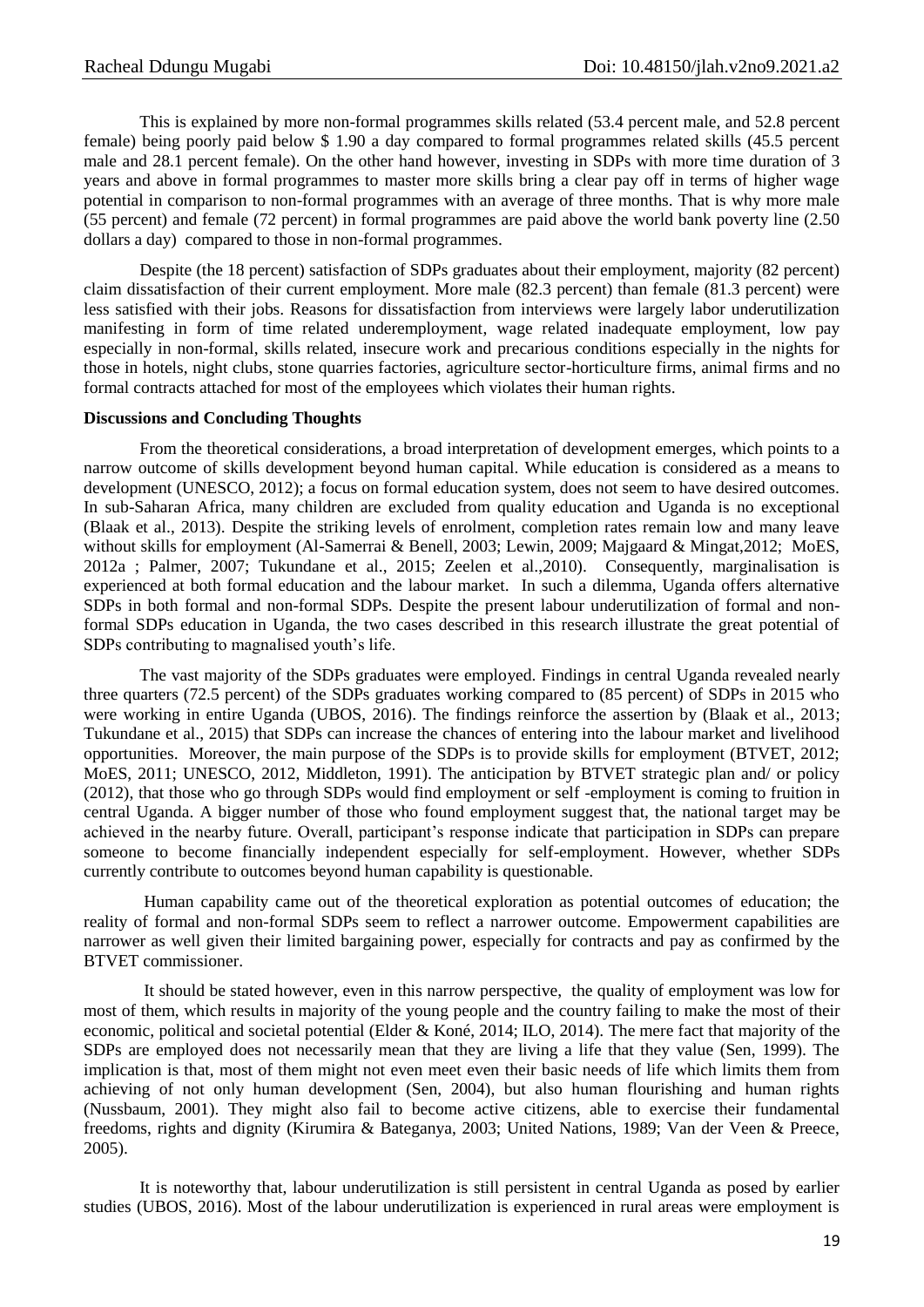considered vulnerable (Action Aid et al., 2012; UBOS, 2014, 2016; UNESCO, 2012), yet non-formal skills related employment is highest in rural especially in agriculture. The high shares of vulnerability is worrying given that; research shows only 18 percent male, and 19 percent female, who arrived at satisfactory employment, slightly lower than 20 percent (UBOS, 2016) research . This dissatisfaction reveals a one percent gender differential of more male, than female being less satisfied with their employment. If this trend continues, majority (82 percent) of SDPs graduates will remain in that category for a long time, and are unlikely to subsequently attain satisfactory employment. Low pay was very common among those who were employed. A gender differential (5 percent) of more female were less paid than male. This explains why more women of those living in poverty are female (UNDP, 1989). Such people are below the poverty line meaning that, they are income poor and may not even meet their most basic needs.

From Sen's perspective of human capabilities and functiongs, employment is not only supposed to bring monetary remuneration, but also social cohesion, self-respect, and identity (World Bank, 2012). It is rather questionable if the formal and non-formal SDPs have been able to benefit the SDPs graduates at an individual level, households and the society at large since majority of the participants are not satisfied with their current employment. In the medium term, we will, unfortunately, continue to see SDPs graduates working, but dissatisfied and could easily be co-opted into violence. What is feasible in Uganda is to invoke policy makers to design and implement policies in support of start-up capital (ILO, 1998), for selfemployment leading to employment satisfaction.

Unemployment in central Uganda was slightly higher among SDPs graduates (27.5 percent) compared to (10 percent) SDPs graduates in the entire Uganda (UBOS, 2016), and 13.3 percent youth regional average unemployment (ILO, 2014).Although the unemployment rate was higher among the SDPs, the survey results indicate that; investing in SDPs especially in longer term duration of 3 years compared to non-formal programmes results into positive returns to the young people in form of wages. Nussbaum's views since 1993 to 2011 are very critical for this research especially the universalization of central human capabilities, cultural relativism which forms a human rights perspective.

Formal and non-formal SDPs manages to reach out to the educationally magnalised people through paying their fees (table 2). Besides this, formal and non-formal education seem to meet the standards required to contribute to development. However, the two cases point to weaknesses in low enrolments of female, although Uganda has taken various steps aimed at reducing the gender gap in the SDPs (no fees for nonformal). The enrolment levels of male is more than female by 29 percent in central Uganda. Data sets from UBOS (2016), seem to suggest a low gender gap of more male than female at 0.4 percent. Whereas this may be true, the circumstances in central Uganda seem to suggest a bigger gender gap. The question is under what circumstances or sectors do we see female enrolment being low or reverse? we notice in this research that male ‗traditional dominated' sectors such as secondary sector registered the biggest number of male, yet the female ‗dominated' sectors such as services registered quite a high number of female in SDPs in central Uganda. Female are usually interested in SDPs that meet their own immediate practical gender needs as opposed to longer term, strategic gender needs that directly tackle the basic underlying causes of female subordination (Moser, 1989). As a result, most of the SDPs that female students choose or have been advised to do are closely related to gender-stereotyped tasks, and occupations. In this research, it is noted that, the SDPs selected for women is itself part of the deeply-seated, culturally sanctioned forms of gender inequality. Moreover, Women's choices of SDPs reflect expectations of employment opportunities. It is clear, however, that over the recent years, there has been a tendency to reinforce ‗traditional' female gender roles as opportunities in many male-dominated jobs in manufacturing [secondary] has declined (Rubery, 1998). This therefore calls for a gender balance through the deconstruction of the cultural beliefs that constraint female access to male dominated courses, and the reverse is true. This would thus compliment the universalization of the central human capabilities for human flourishing and human dignity as a human right with in a cultural relativism perspective (Nussbaum, 2011), as supported by (DeMartino, 2011; Maboloc, 2008; Robeyns, 2003).

These responses from participants, incite to think that SDPs in the development context should contribute to a more practical idea of empowerment. Both technical skills and soft skills especially empowerment would contribute to personal quality of life (Freire, 2005; Jarvis, 2006). Empowerment skills could include; knowledge, values and attitudes to make decisions, that directly enables him and or her to take control of his or her life.

20 This kind of empowerment thus manifests through individual and collective agency in which a group, or the individual is able, at their own will, take action towards national development. This is also informed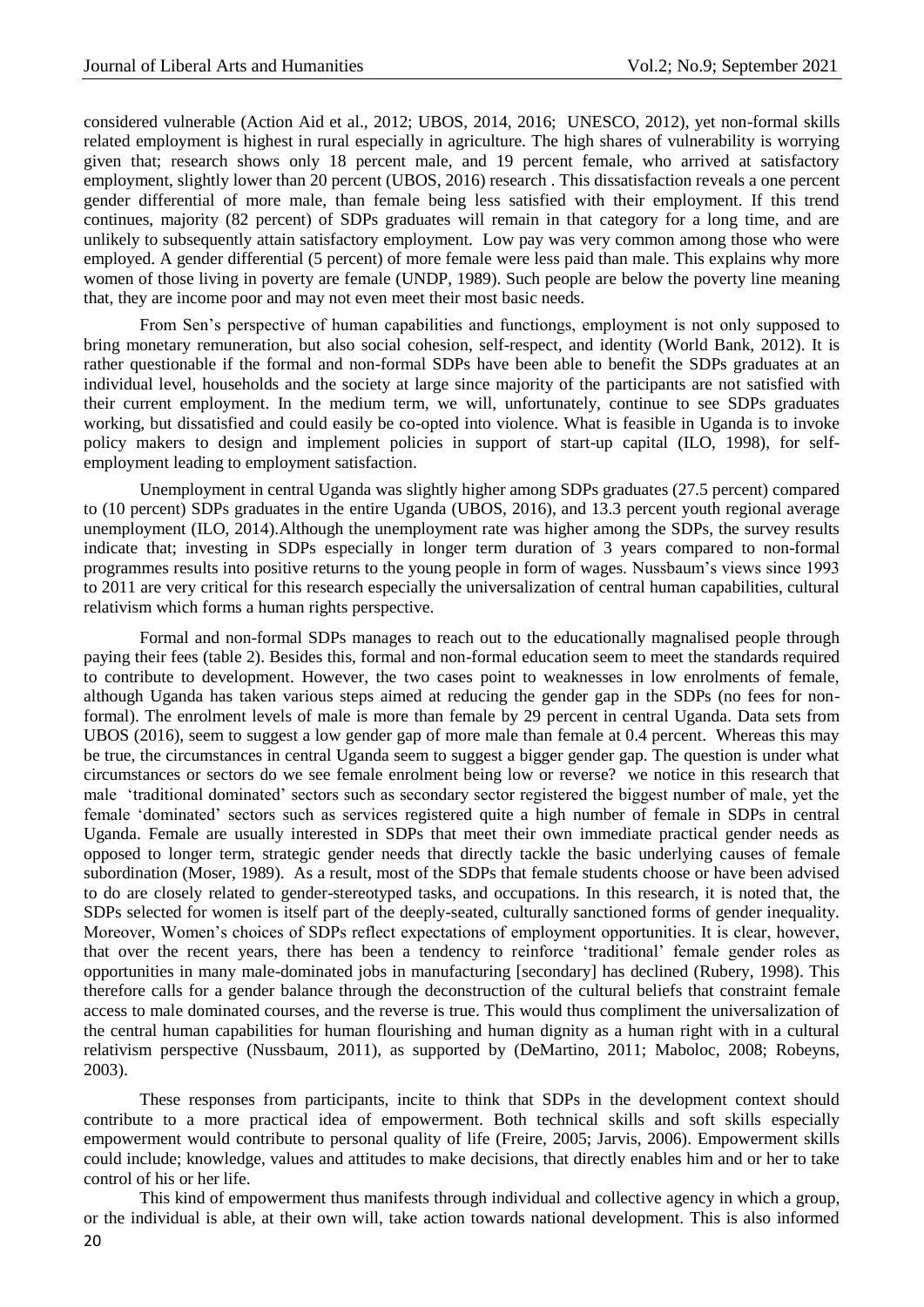from Sen's (2001), political freedom, security and transparency freedoms for development to occur. Such people would be empowered to influence policy makers, thereby influencing higher levels of social change (Sen, 2001). While keeping in mind this social change, SDPs should not lose focus of the local needsof the participants, the wider context; national and international economic, social and political structures.

# **List of References**

- Action Aid International Uganda. (2012). Lost Opportunity? Gaps in Youth Policy and Programming in Uganda. Action Aid International Uganda.
- Amin, M. E. (2005). *Social science research: Conception, methodology and analysis*. Makerere University.
- Babbie, E. (1989). The Practice of Social Research, Belmont, California: A Division of Wadsworth.
- Becker, G. S. (1962). Investment in human capital: A theoretical analysis." *Journal of political economy,* 70 (5, Part 2) pp. 9-49.
- Becker, G. S. (2009). *Human capital: A theoretical and empirical analysis, with special reference to education*. University of Chicago press.
- Bennell, P. (1999). Learning to change: Skills development among the economically vulnerable and socially excluded in developing countries. Geneva, Switzerland: ILO.
- Byamugisha, J, Leyla S, & Takaaki. T. (2014). *Labour market transitions of young women and men in Uganda*. ILO.
- Cohen, L., Manion, L., & Morrison, K. (2000). Research Methods in Education, (5th ed). Abingdon: Routledge Falmer.
- Combat Poverty Agency. (2001). Submission on early school leavers and youth unemployment to the National Economic and Social Forum.Combat Poverty Agency.
- Danish Trade Council for International Development and Cooperation. (2016). Uganda Labour Market Profile.
- DeMartino, G. (2011). Capabilities, equality, and class justice: a reply to Wilde. *Global Discourse*, *2*(1), 39- 47.
- Fleischhauer, K. J. (2007). A Review of Human Capital Theory: Microeconomics. Accessed from <http://ssrn.com/abstract=957993>
- Freire, P. (2005). Pedagogy of the oppressed,  $(30<sup>th</sup>$  edn). New York /London: continuum.
- Gasper, D., (1997). Sen's capability approach and Nussbaum's capabilities ethic. *Journal of International Development*, 9(2), pp.281-302.
- Hiekkila, E. (2008). Human capital and capability approach in European lifelong learning development: A case study of Macedonia in the Balkan. *Proceedings of the World Academy of Science: Engineering & Technology* 30 (457-460).
- ILO. Training Policies Branch. (1989). The Diversification of Women's Training and Employment: The Case of Bangladesh, India, Pakistan and Sri Lanka. International Labour Office, Training Policies Branch. Discussion Paper No. 67.
- Jarvis, P. (Ed.). (2006). The theory and practice of teaching, (2<sup>nd</sup> edn.). London/New York: Routledge.
- Joint Dialogue.2018. How are schools developing real employability skills? A Collaborative Work by Education and Employers; The Edge Foundation and at Nional Education Union
- Kabeer, N. (ed.) (1997). Introduction in IDS Bulletin on Women and Development. IDS: Brighton.
- Kanyandago, P. (2010). Revaluing the African endogenous education system for community-based learning: an approach to early school leaving. *The Burden of Educational Exclusion. Understanding and Challenging Early School Leaving in Africa, ed. J. Zeelen, J. van der Linden, D. Nampota, & M. Ngabirano. Rotterdam/Boston/Taipei: Sense Publishers*.
- King, G, John. P., & McKenzie. I, eds. (1997). *Training for self-employment through vocational training institutions*. International Training Centre of the ILO.
- Kirumira, E., & Bateganya, F. (2003). *Where has All the Education gone in Uganda*? *Employment Outcomes among Secondary School and University Leavers*. Brighton: Institute of Development Studies, University of Sussex.
- LeCompte, M., and Preissle, J. (1993). Ethnography and qualitative design in educational research(2nd ed.). New York: Academic Press.
- Lewin, K. M. (2009). Access to education in Sub-Saharan Africa: Patterns, problems and possibilities. *Comparative Education,45*(2), 151–174.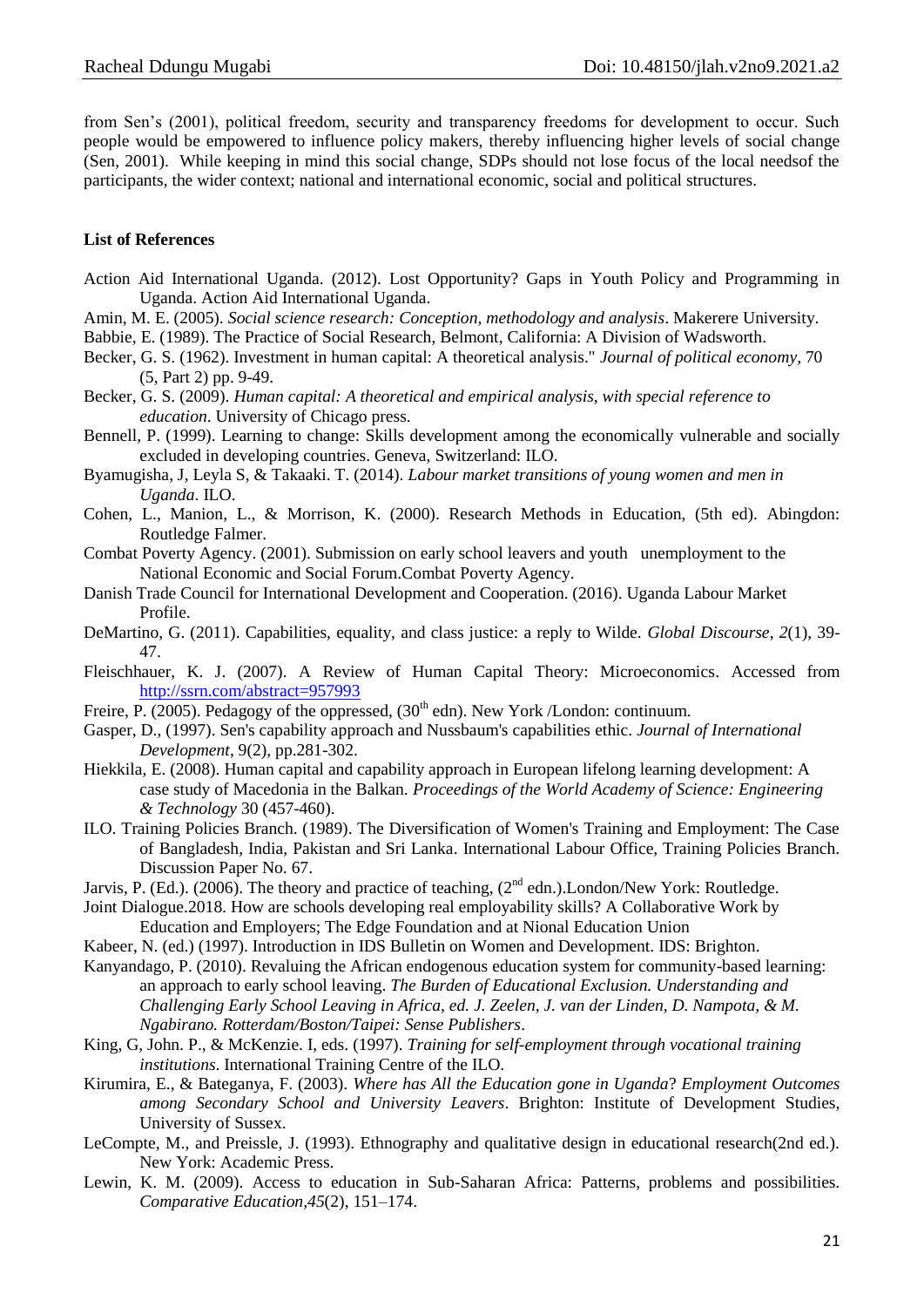- Livingstone, D. W. (1997). *The Limits of Human Capital Theory: Expanding Knowledge, Informal learning and Underemployment*.
- Maboloc, C. R. (2008). The concept of human development: a comparative study of Amartya Sen and Martha Nussbaum. Master Thesis in Applied Ethics. LinkÃpings Universitet, Sweden.
- Majgaard, K., & Mingat, A. (2012). Education in sub-Saharan Africa: A comparative analysis. The Washington DC: World Bank. DOI: 10.1596/978-0-8213-8889-1.License: Creative Commons Attribution CC BY 30.
- Middleton, John. *Vocational and Technical Education and Training. A World Bank Policy Paper*. World Bank, 1818 H Street, NW, Washington, DC 20433, 1991.
- Ministry of Education and Sports. (2005). *A comprehensive analysis of basic education in Uganda*. MoES.
- Ministry of Education and Sports. (2010). Education Sector Strategic Plan*.*
- Ministry of Education and Sports. (2011). Skilling Uganda: The BTVET Strategic Plan 2012-2022.
- Ministry of Education and Sports. (2012). Dropout study in universal secondary education*.*
- MoES. (2014). *The Education and Sports Sector Annual Performance report (ESSAPR)*. Kampala: MoES.
- Moser, C. (1989). Gender Planning in the Third World: Meting Practical and Strategic Gender Needs. *World Development* 17 (11).
- Mutamba, C. 2014. "World Bank Education Policy and Human Resource Development in Sub-Saharan Africa.‖ Paper presented at the 21st Annual Academy of Human Resource Development International Research Conference, San Antonio, and February 20–22
- National Planning Authority. (2015). Third National Development Plan -NDPIII (2020-2025): Strengthening Uganda's Competitiveness for Sustainable Wealth Creation, Employment and Inclusive Growth.
- Nussbaum, M. C. (2011). Creating capabilities. Harvard University Press.
- Oppenheim, A. (1992). Questionnaire Design, Interviewing and Attitude Measurement, London, Pinter publishers.
- Palmer, R. (2007). Skills for work? : From skills development to decent livelihoods in Ghana's rural informal economy. *International journal of educational development,* 27 (4), 397-420).
- Patton, M. Q. (1990). Qualitative evaluation and research methods (3<sup>rd</sup> edn). Sage Publications, inc.
- Paulat, L. (2014). Ugandan Youth Demand Government Action on Unemployment AFRICA
- Robeyns, I. (2003). Sen's capability approach and gender inequality: selecting relevant capabilities. *Feminist economics*, *9* (2-3), 61-92.
- Rubery J. (1989). Women and Training. ILO Mimeo. Background paper for 1998 World Employment Report.
- Sen, A. (2001). Development as freedom. Oxford University Press.
- Su Y. & Li-y.ia, F (2008). Assessing graduate attributes for employability in the context of lifelong learning: The holistic approach. US-China Education Review, USA, 5(11),31-48.
- Sweet land, S. R. (1996). Human capital theory: Foundations of a field of inquiry. *Review of Educational Research, 66*(3), 341-359.
- Tashakkori, A., and Teddlie, C. (2003). Handbook of mixed methods in social and behavioral research.Thousand Oaks, CA: SAGE.
- Todaro, M. (1985). Economic development in the Third World. (3<sup>rd</sup> edn) New York: Longman Inc.
- Tukundane, C, Minnaert. A, Zeelen. J, & Kanyandago. P. (2015). Building vocational skills for marginalised youth in Uganda: A SWOT analysis of four training programmes. *International Journal of Educational Development*, 40, pp. 134-144.
- Tukundane, C., & Blaak. M. (2010). Towards new intervention programmes for early school leavers in Uganda. *The Burden of Educational Exclusion. Understanding and Challenging Early School Leaving in Africa, ed. J. Zeelen, J. van der Linden, D. Nampota & M. Ngabirano* pp. 209-225.
- Uganda Bureau of Statistics. (2016). Labour market transition of young people in Uganda: Highlights of the School-to-Work Transition Survey 2015.
- UNESCO. (2000). Dakar Framework for Action—Education for All: Meeting Our Collective Commitments. In *World Education Forum, UNESCO, Dakar, Senegal held on April*, 26-28.
- UNESCO. (2012a). Transforming technical and vocational education and training: Building skills for work and life. Main document for UNESCO Third International Congress on Technical and Vocational Education and Training, Shanghai, People's Republic of China, 13-16 May 2012.
- UNESCO. (2012b). Youth and skills: putting education to work. *The EFA Global Monitoring Report* 2012. Paris: UNESCO Publishing
- UNESCO. (2013). Schooling for millions of children jeopardized by reductions in aid. Policy Paper 09. Paris: UNESCO Publishing.